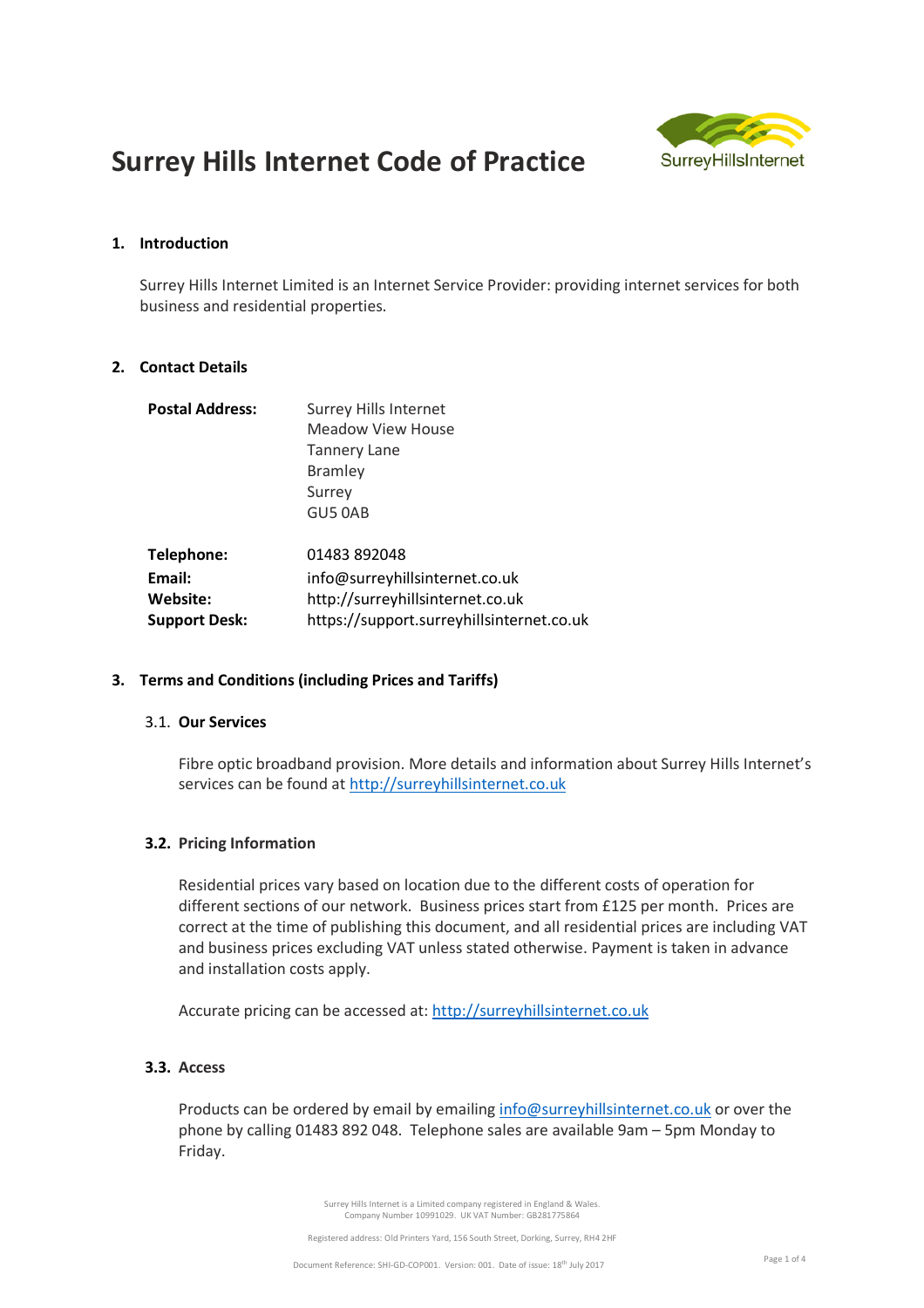#### **3.4. Contract Conditions**

- 3.4.1.All initial contracts are over a period of 24 months unless clearly stated otherwise.
- 3.4.2. Early termination charges may apply to those that terminate within the minimum contract period.
- 3.4.3. After the minimum contract period has ended, all customers are subject to a 30 day cancellation period.
- 3.4.4. Services can be cancelled via email to info@surreyhillsinternet.co.uk or via letter to the address at the top of this document.

#### **4. Customer Service**

### **4.1. Compensation or Refund Policy**

We work in a fair and ethical way in ensuring that our customers receive fair and satisfactory compensation for any loss of service. We will work with individual customers to provide the agreed level of compensation or refund.

#### 4.2. **Complaint Handling Process**

Surrey Hills Internet Limited is keen to deliver the best possible service. Should you have an issue with any aspect of our products or services there are a number of ways that we can try to resolve your query.

## **4.3. Technical Problems**

Before making a complaint please ensure you run through these recommended steps:

**STEP 1** Before anything else, it's worth checking our Network Status Page (http://surreyhillinternet.co.uk/service-status) to see if the problem stems from a network issue. If there is a problem, we can ensure you that our engineers will be on the case and working to fix this as soon as possible. If there is no fault in your area, follow the steps below to try and determine what's at fault.

**STEP 2** There's a chance that the problem may be with your router, so it's worth rebooting. Switch it off for 30 seconds and then switch it back on. You might be surprised – in a lot of cases this solves the problem! If rebooting doesn't solve your problem try connecting to your router with a wire to see if it's the wireless that is the problem.

**STEP 3** If you still have no internet connection once your PC or laptop is plugged directly into the router, then it may be our connection to you that is at fault and you will need to contact us. Raise a support ticket at https://support.surreyhillsinternet.co.uk or call our office on 01483 892 048 and speak to a member of our technical team.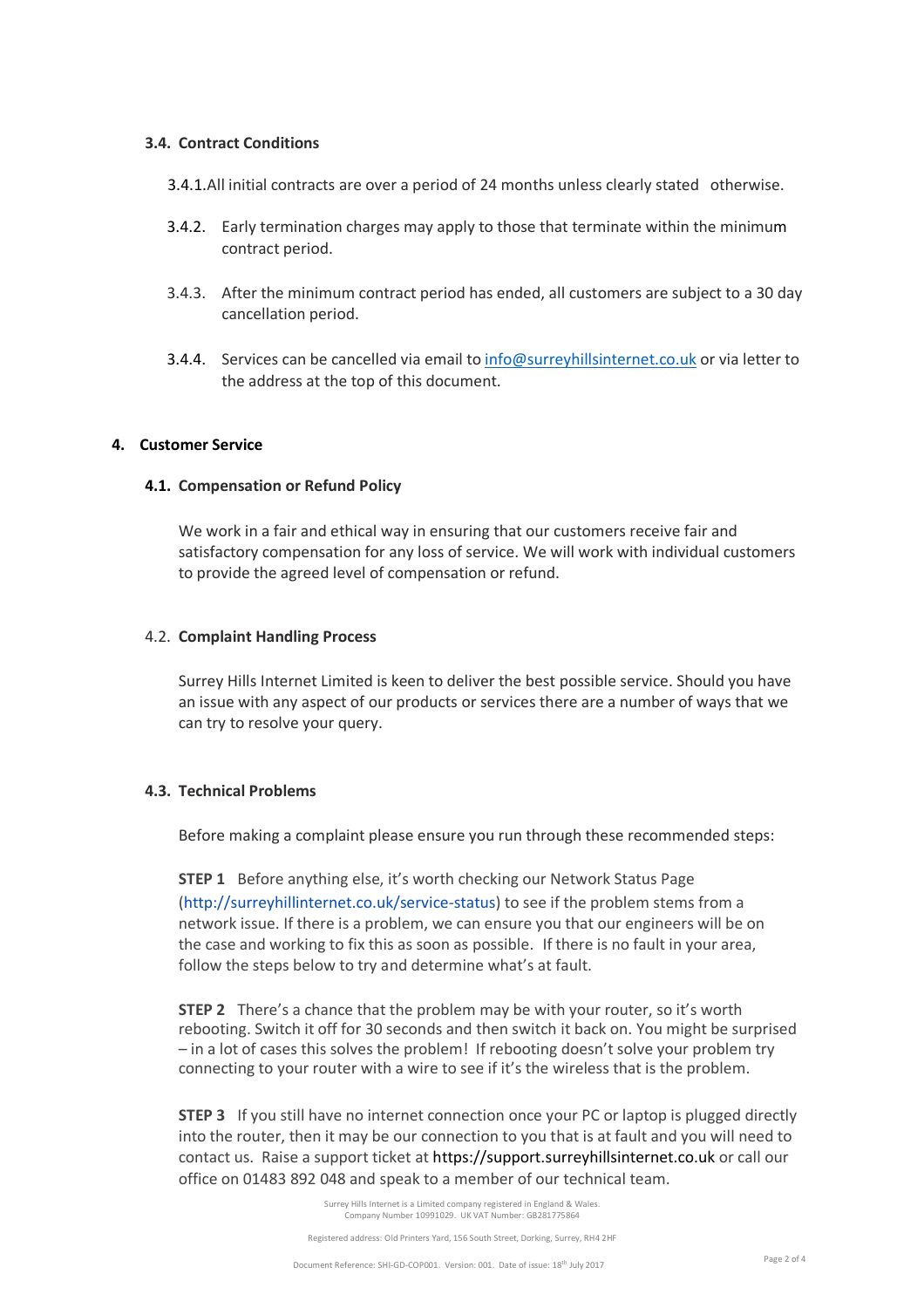Please note that our telephone number is answered by a customer support team during office hours (9am - 5.00pm) who will endeavour to solve your issue. Outside office hours you can leave a message which will be picked up by an on-duty engineer. Our support team will do an initial analysis of your connection ready for the engineers to organise a visit to your property or carry out remedial work.



*Figure 1. Reporting a Technical Issue*

## **4.4. Accounts Problems**

Please raise a ticket at https://support.surreyhillsinternet.co.uk or email support@surreyhillsinternet.co.uk with the nature of your problem and you will be contacted within 3 working days to try to resolve your issue.

## **4.5. Taking Your Issue Further**

- 4.5.1. If you have run through the steps outlined above and are still unhappy with the resolution, your first course of action should be to speak to us by telephone, or alternatively email your problem to info@surreyhillsinternet.co.uk, and we will endeavour to resolve your query there and then. If the suitable support staff are not available to resolve your issue, arrangements will be made for us to call you at the earliest opportunity. Our Customer Service team always investigate issues efficiently with a focus on customer service and a friendly attitude and approach.
- 4.5.2. If you are not satisfied with the outcome, we would ask you to fill in a complaint form. Please request this from our office either by email (info@surreyhillsinternet.co.uk) or by telephone (01483 892 048). Once completed, please send to the address at the top of this document. On receiving the completed complaints form, our Office Manager will respond by email or phone call depending on the most appropriate communication method, acknowledging all written complaints as soon as possible from receipt. We aim to resolve customer complaints as quickly as we can, however, if further investigation or correspondence is required,